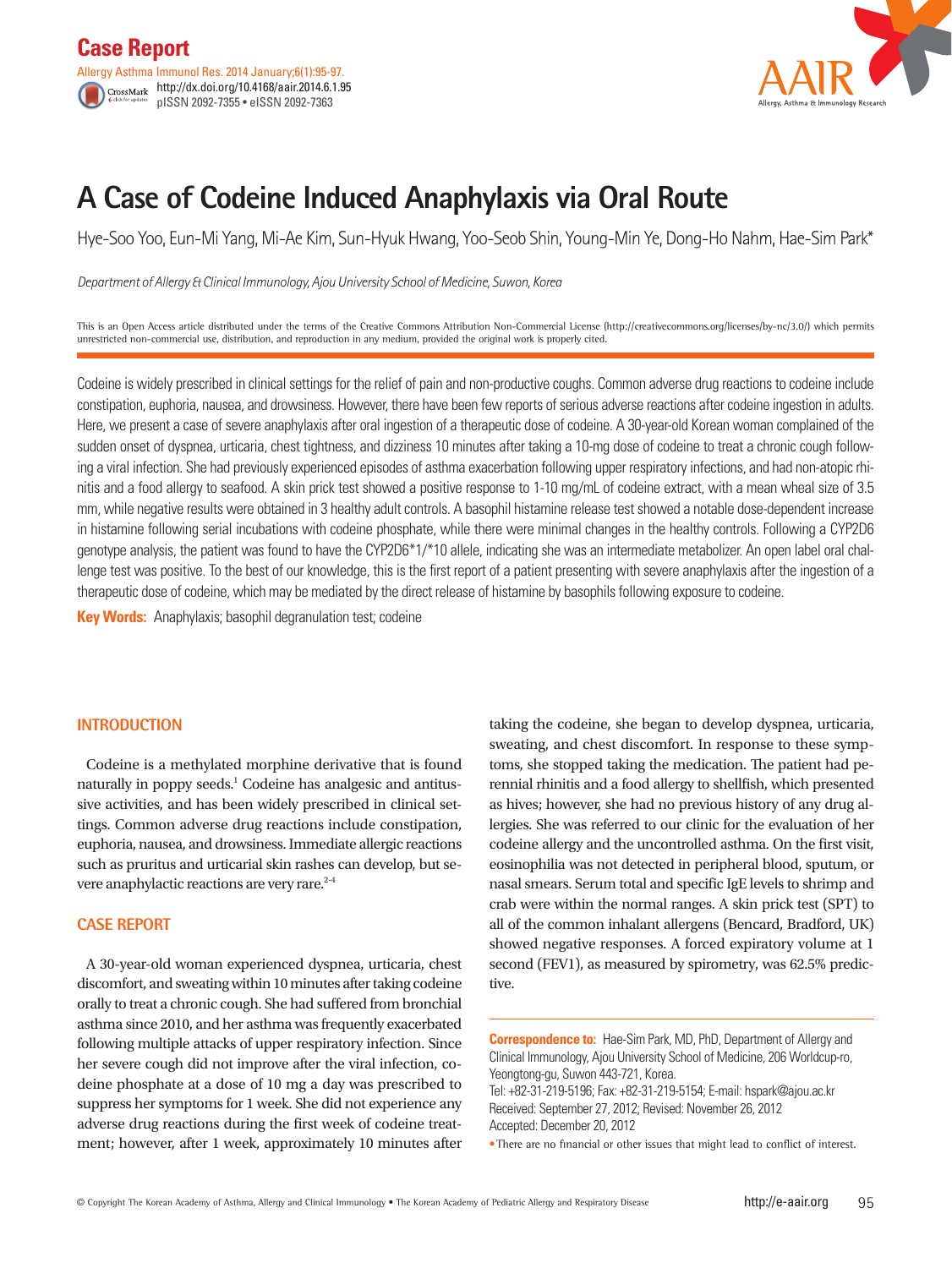After stabilizing her asthma, we planned to perform *in vivo* and *in vitro* tests to confirm whether her systemic reactions were caused by codeine and to evaluate the mechanism of the codeine-induced anaphylaxis. A SPT, a basophil histamine release test, and an open-label oral challenge test (OPT) were performed with codeine phosphate after obtaining informed consent. Furthermore, CYP2D6 genetic polymorphisms, which are often responsible for differences in responses to codeine between individuals, were evaluated. The SPT was performed with codeine (0.1-10 mg/mL) and morphine (0.1-10 mg/mL) extracts. Histamine and saline were tested as positive and negative controls, respectively. The SPT was positive to 1-10 mg/mL codeine with a mean wheal size of 3.5 mm, while negative results were obtained in 3 healthy adult controls. (No response to saline,  $6\times4$  mm to histamine,  $2\times2$  mm to morphine 0.1 mg/mL, 5×4 mm to morphine 1-10 mg/mL.) The OPT revealed a positive response. There was no response to initial intake of 5 mg codeine phosphate. When 10 mg codeine phosphate was administered after 2 hours, she immediately developed a systemic reaction, including dyspnea, wheeze, chest tightness, dizziness, and vomiting. Her blood pressure was 140/80 mmHg, pulse rate 95/minute, and body temperature was 36.8°C. The basophil histamine release test, which was performed according to previously described methods,<sup>5</sup> showed a dose-dependent increase with serial additions of codeine phosphate, while minimal changes were noted in the 2 controls (Figure). The CYP2D6 genotyping results revealed that the patient had the CYP2D6\*1/ \*10 allele, which indicated that she was an intermediate metabolizer according to the expected enzyme activities reported on the CYP2D6 allele web site (http://www.imm.ki.se/CYPalleles/ cyp2d6.htm). Based on these findings, the expert definition of her final diagnosis was codeine-induced anaphylaxis.<sup>6</sup> We recommended her to avoid taking any codeine-based products.



**Figure.** Comparison of histamine concentrations released from basophils after serial additions of codeine phosphate in the patient and the 2 healthy normal controls (NC1 and NC2).

Her asthma and rhinitis were controlled using a medium dose of inhaled corticosteroids with a long-acting beta2-agonist inhaler, a leukotriene receptor antagonist, and an intranasal steroid. After 1 year, her FEV1% had improved to 87.3% predictive (2.23 L) compared to her initial FEV1 level (62.5% predictive, 1.58 L).

#### **DISCUSSION**

To the best of our knowledge, this is the first report of a patient who presented with codeine-induced anaphylaxis after taking an oral therapeutic dose. Codeine is commonly prescribed for the symptomatic relief of non-productive coughs, alongside other antitussives or expectorants. It suppresses the cough reflex by acting directly on the central medulla of the brain. In this study, the patient took codeine due to severe cough symptoms of asthma. Immediately after codeine ingestion, she developed anaphylaxis. Previous studies have suggested that cutaneous allergic reactions to codeine can be induced by the non-immunological induction of histamine release.3,7,8 There have been even rarer hypersensitivity reactions to codeine, including generalized maculopapular eruptions, bullous eruptions, fixed drug eruptions, drug-induced hypersensitivity syndrome, or even toxic epidermal necrolysis.<sup>2,9-13</sup> In this study, we confirmed anaphylaxis by OPT. To clarify the pathogenic mechanism, we performed SPT and found positive reactions to codeine extracts.<sup>14</sup> We performed an *in vitro* basophil histamine releasing test, which showed a significant increase in codeine-induced effects, compared to the results in 2 controls. At least 1 patient demonstrated the presence of serum-specific IgE antibodies to morphine and codeine and a life-threatening anaphylactic reaction developed after intravenous administration of a mixture of morphine and codeine hydrochloride.15 Previous research has shown that opiate codeine can cause direct mast cell degranulation without the presence of a specific IgE antibody. As a result, it has been used as a positive control in SPTs.16-18 To exclude the possibility that our patient was an ultra-rapid metabolizer carrying 2 alleles of active CYP2D6,<sup>19</sup> we performed a CY-P2D6 genotype analysis and found that she was an intermediate metabolizer carrying the CYP2D6\*1/\*10 allele.<sup>20</sup> This indicates a low possibility that her anaphylaxis is derived from the rapid metabolism of codeine followed by a morphine overproduction. As we could not confirm the presence of serum-specific IgE to codeine, we cannot completely exclude any possibility of IgE-mediated anaphylaxis. However, based on the above results, we suggest that the anaphylaxis in the present study could be caused by a codeine-induced direct histamine releasing effect on basophils.

We conclude that oral administration of codeine can induce anaphylaxis via a non-immunologic mechanism, such as a direct basophil histamine releasing effect in susceptible subjects. Further studies will be needed to investigate predisposing fac